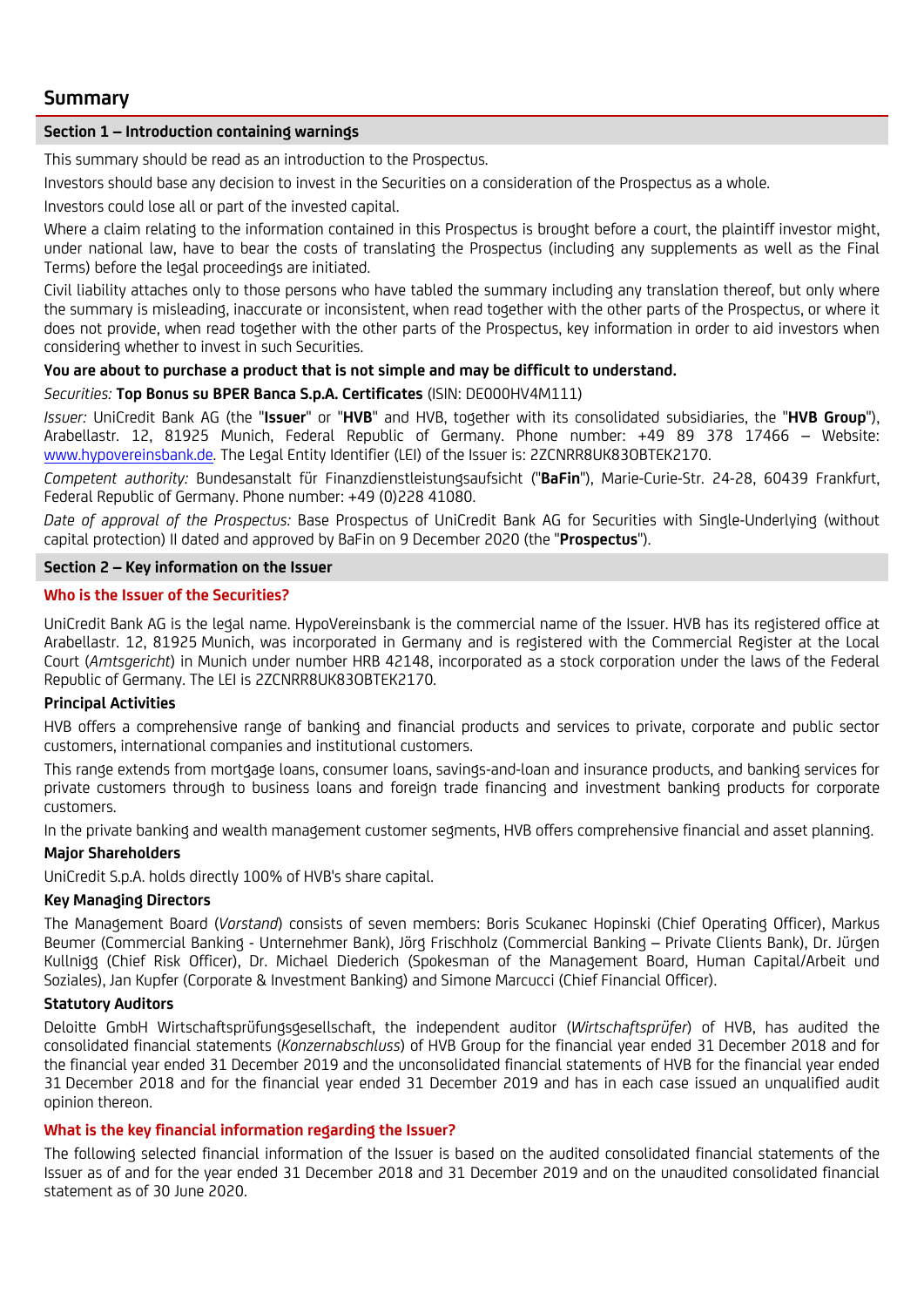### **Consolidated income statement**

|                                 | 1/1/2019 - 31/12/2019 | $1/1/2018 - 31/12/2018$ | $1/1/2020 -$<br>30/6/2020 <sup>2</sup> |
|---------------------------------|-----------------------|-------------------------|----------------------------------------|
| Net interest income             | €2,388m               | €2,484m                 | €1,291m                                |
| Net fees and commissions        | €973m                 | €973m <sup>1</sup>      | €526m                                  |
| Credit impairment losses IFRS 9 | $€-115m$              | €-16m                   | €-467m                                 |
| Net trading income              | €579m                 | €693m                   | €258m                                  |
| Operating profit                | €1,671m               | €1.947m <sup>1</sup>    | €974m                                  |
| Profit after tax                | €810m                 | €483m <sup>1</sup>      | €329m                                  |
| Earnings per share              | €0.99                 | €0.58 <sup>1</sup>      | €0.41                                  |

<sup>1</sup> UniCredit changed the measurement method to a fair value measurement of investment properties, which has been retrospectively applied. In consequence the figures for 2018 have been restated. In addition the disclosure of expenses for certain payment transaction services and of services in connection with credit card payment or credit card management has been corrected and are now shown as commission expense instead of operating costs. Again figures for 2018 have been restated as well.

<sup>2</sup> Unaudited.

#### **Balance sheet**

|                                                                                   | 31/12/2019 | 31/12/2018             | 30/6/2020 <sup>4</sup> |
|-----------------------------------------------------------------------------------|------------|------------------------|------------------------|
| Total assets                                                                      | €303,598m  | €287,334m <sup>3</sup> | €318,039m              |
| Senior debt <sup>1</sup>                                                          | €28,105m   | €24,128m               | €29,642m               |
| Subordinated debt <sup>2</sup>                                                    | €464m      | €545m                  | €1,265m                |
| Loans and receivables with customers (at cost)                                    | €139,632m  | €133,706m              | €150,377m              |
| Deposits from customers                                                           | €125,394m  | €121,038m              | €131,190m              |
| Total equity                                                                      | €18,915m   | €18,267m <sup>3</sup>  | €15,977m               |
| Common Equity Tier 1 capital (CET1) ratio                                         | 17.5%      | 19.9%                  | 16.3%                  |
| <b>Total Capital Ratio</b>                                                        | 18.1%      | 20.6%                  | 17.9%                  |
| calculated<br>applicable<br>regulatory<br>Ratio<br>under<br>Leverage<br>framework | 4.3%       | 4.9%                   | 3.9%                   |

<sup>1</sup> Balance sheet item "Debt securities in issue" minus subordinated debt (30/6/2020: Debt securities in issue total €30,594m minus subordinated capital €952m, 31/12/2019: Debt securities in issue total € 28,256m minus subordinated capital €151m; 31/12/2018: Debt securities in issue total € 24,360m minus subordinated capital €232m)

<sup>2</sup> Comprised subordinated capital of the balance sheet items "Deposits from banks" and "Debt securities in issue".

<sup>3</sup> UniCredit changed the measurement method to a fair value measurement of investment properties, which has been retrospectively applied. In consequence the figures for 2018 have been restated. In addition the disclosure of expenses for certain payment transaction services and of services in connection with credit card payment or credit card management has been corrected and are now shown as commission expense instead of operating costs. Again figures for 2018 have been restated as well.

<sup>4</sup> Unaudited.

#### **What are the key risks that are specific to the Issuer?**

**Risks related to the Issuer's financial situation:** Risk that HVB Group will not be able to meet its payment obligations on time or in full or to obtain sufficient liquidity when required as well as that liquidity will only be available at higher interest rates, and the risk that the bank will only be able to liquidate assets on the market at a discount could create liquidity problems for HVB Group and thus could result in a limited ability to fund its activities and meet its minimum liquidity requirements.

**Risks related to the Issuer's specific business activities:** Risks arising from the normal business activities of HVB Group, which involve credit risk in the lending business, market risk in the trading business as well as risks from other business areas like the real estate and financial investment business activities of HVB Group could have an adverse impact on HVB Group's profitability and financial position.

**General risks related to the Issuer's business operations:** Risks from inadequate or failed internal processes, systems and people or from external events, risks caused by adverse reactions of stakeholders due to their altered perception of the bank as well as risks from unexpected negative changes in the business volume and/or margins (that are not attributed to other risk types) could result in potential losses and/or a reduction of the fair value of the bank.

**Legal and regulatory risk:** Changes of the regulatory and statutory environment of HVB could result in higher capital costs and a rise of costs for the implementation of regulatory requirements. In cases of non-compliance with regulatory requirements, (tax) laws, regulations, statutory provisions, agreements, mandatory practices and ethical standards, the public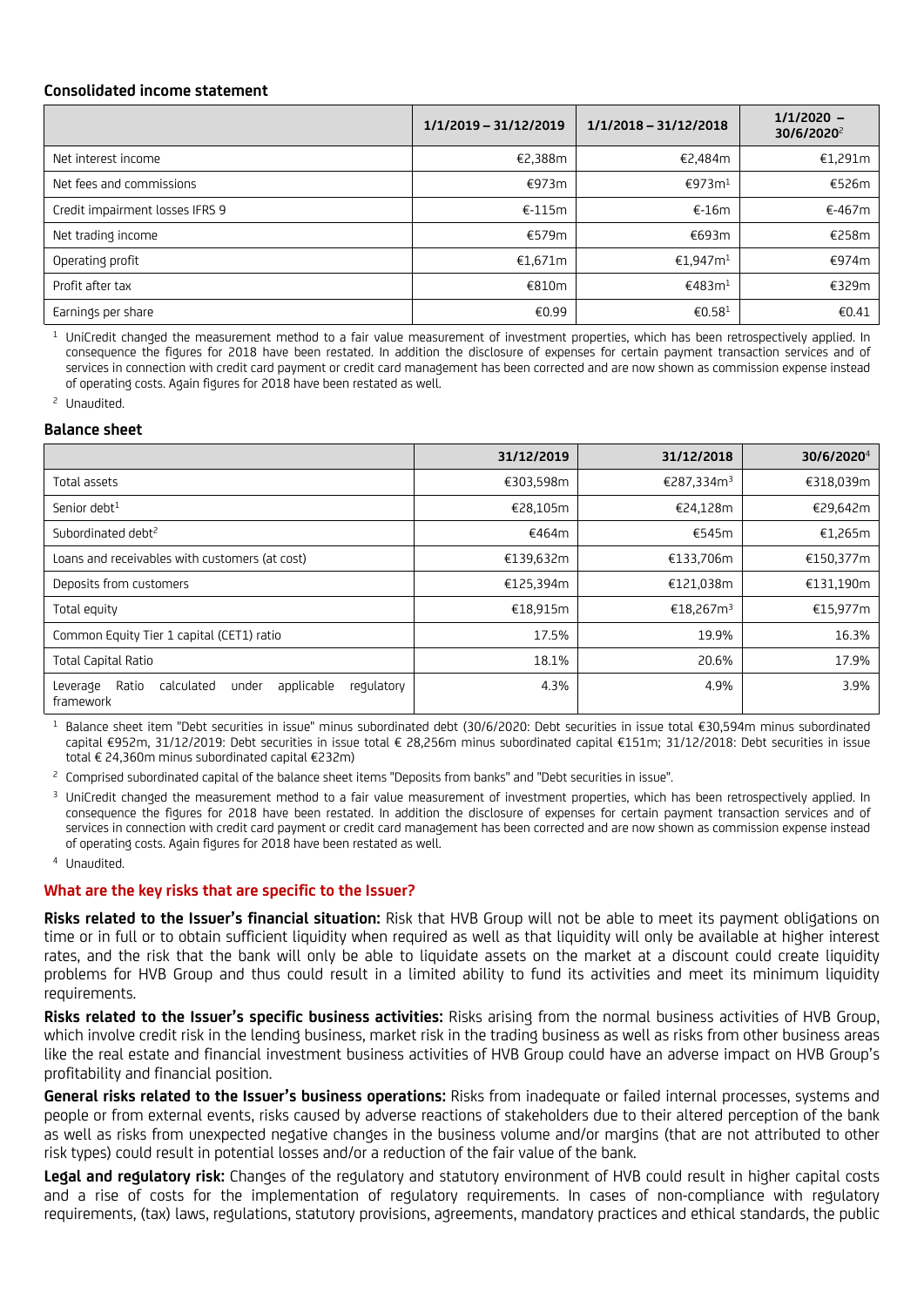perception of HVB Group and its financial situation could be negatively affected.

**Strategic and macroeconomic risk:** Risks resulting from management either not recognising early enough or not correctly assessing significant developments or trends in the bank's environment and risks arising from negative economic developments in Germany and on the international financial and capital markets could have a negative effect on the assets, liabilities, financial position and profit or loss of HVB Group. It can be expected that the global spread of the coronavirus will significantly slow down global economic growth in the first half of the year. It is also possible that the burden will last longer depending on the course of the pandemic.

### **Section 3 – Key information on the Securities**

### **What are the main features of the Securities?**

### **Product Type, Underlying and form of the Securities**

*Product Type:* Bonus Cap Securities with cash settlement (with date-related Barrier observation) (Non-Quanto)

*Underlying*: BPER Banca S.p.A. (ISIN: IT0000066123)

The Securities are issued as debt instruments in dematerialized registered form pursuant to the Italian Consolidated Law on Financial Intermediation (*Testo Unico della Finanza*). The Securities will be represented by book entry and registered in the books of the Clearing System. The transfer of the Securities operates by registration on the relevant accounts opened in the Clearing System. The international securities identification number (ISIN) of the Securities is set out in Section 1.

### **Issuance, Nominal Amount and Term**

The Securities will be issued on 15 April 2021 in Euro (EUR) (the "**Specified Currency**"), with a Nominal Amount of EUR 100.00,as 100,000 Certificates. The Securities have a definite term.

## **Redemption of the Securities**

The Securities will be redeemed on the Final Payment Date as follows:

- (A) A Barrier Event has not occurred. The Security Holder receives the Redemption Amount in the Specified Currency, which is equal to the Maximum Amount.
- (B) A Barrier Event has occurred. The Security Holder receives the Redemption Amount in the Specified Currency which is calculated by multiplying the Nominal Amount by a quotient. The quotient is formed by dividing the Final Reference Price by the Strike.

The Redemption Amount will not be greater than the Maximum Amount.

# **Additional definitions and product terms**

Barrier means the product of the Barrier Level and the Initial Reference Price.

Barrier Event means that the Reference Price is lower than the Barrier on the Barrier Observation Date.

Final Reference Price means the Reference Price of the Underlying determined on the Final Observation Date.

Strike means the product of the Strike Level and the Initial Reference Price.

| Reference<br><b>Price</b>               | <b>Initial</b><br>Reference Level<br><b>Price</b> | <b>Strike Barrier</b><br>Level | <b>Bonus</b><br>Amount | <b>Bonus</b><br>Level | Cap.<br>Level | Maximum<br>Amount | <b>Barrier</b><br>  Observation   Observation  <br>Date                    | <b>Final</b><br>Date | <b>Expiry</b><br>Date<br> (Data di Scadenza) | <b>Final</b><br><b>Payment</b><br><b>Date</b> |
|-----------------------------------------|---------------------------------------------------|--------------------------------|------------------------|-----------------------|---------------|-------------------|----------------------------------------------------------------------------|----------------------|----------------------------------------------|-----------------------------------------------|
| lPrezzo di RiferimentolEUR 1.882   100% |                                                   |                                |                        |                       |               |                   | 75%   EUR 113.50 113.5%   113.5%   EUR 113.50   16 June 2022   16 Jun 2022 |                      | 17 Jun 2022                                  | 123 Jun 2022                                  |

**Extraordinary termination right**: The Issuer has the right to extraordinary terminate the Securities at the fair market value of the Securities upon the occurrence of certain Call Events (for example, if price quotation of the Underlying on the relevant exchange is finally ceased).

**Adjustment right**: The Terms and Conditions of the Securities may be adjusted by the Calculation Agent if an Adjustment Event occurs (for example, the company that issued the Underlying performs a corporate action).

**Status of the Securities**: The obligations under the Securities constitute direct and unsecured obligations of the Issuer and rank *pari passu* with all other unsecured and unsubordinated obligations of the Issuer. In the case of a resolution (bail-in), the Securities will, within the liability cascade, be considered only after all non-preferred liabilities of the Issuer.

### **Where will the Securities be traded?**

No application for the Securities to be admitted to trading on a regulated market has been made. However, application to trading will be made with effect from 16 April 2021 on the following multilateral trading facilities (MTF): EuroTLX, organised and managed by Borsa Italiana S.p.A.

# **What are the key risks that are specific to the Securities?**

The specific risk factors related to the Securities, which in the view of the Issuer are material, are described below: